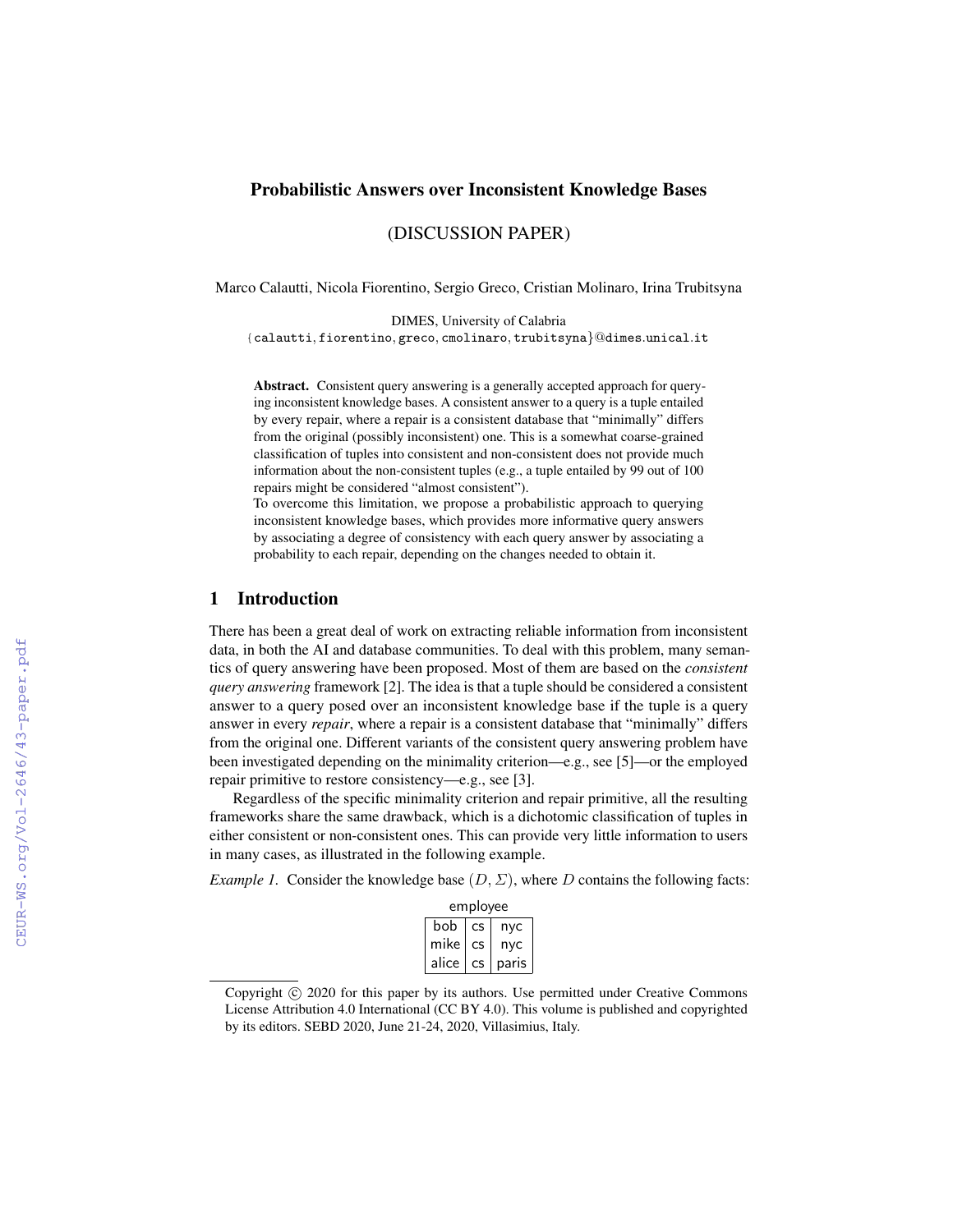and  $\Sigma$  is an ontology consisting of the following equality-generating dependency  $\sigma$ :

employee( $E_1$ , D,  $C_1$ ), employee( $E_2$ , D,  $C_2$ )  $\rightarrow$   $C_1$  =  $C_2$ .

As an example, the fact employee(bob, cs, nyc) states that bob is an employee working in the cs department located in nyc. The dependency  $\sigma$  says that every department must be located in a single city. Clearly, the first two facts are conflicting with the last one. There are two repairs for this inconsistent knowledge base, which are as follows (more details on the employed notion of repair will be provided in the following):

| bob $ cs $ nyc $ $                |  |  | $ $ bob $ $ cs $ $ paris            |
|-----------------------------------|--|--|-------------------------------------|
| $R_1 =  $ mike $ $ cs $ $ nyc $ $ |  |  | $R_2 =  $ mike $ $ cs $ $ paris $ $ |
| $ $ alice $ $ cs $ $ nyc $ $      |  |  | alice   cs   paris                  |

Repair  $R_1$  is obtained from the original database by replacing paris with nyc, while  $R_2$  is obtained by replacing nyc with paris. The query asking for the city of the cs department has no consistent answers. Thus, a user trying to extract this information from the knowledge base is left with no answer altogether, all she/he gets is the empty  $\overline{\phantom{a}}$ set.

To overcome the limitation illustrated in the example above, we propose a probabilistic approach to querying inconsistent knowledge bases whose aim is to provide more informative query answers than the classical consistent query answering framework. The main idea is to give a "degree of consistency" to every repair, which is then taken into account to assign a degree of consistency to query answers.

*Example 2.* Consider again the scenario of Example 1. The degree of consistency of  $R_1$ is 2/3, as nyc is supported by two facts out of three in the original knowledge base, while the degree of consistency of  $R_2$  is 1/3, as paris is supported by only one fact out of three.

Consider again the query asking for the city of the cs department. Rather than providing no information (like classical consistent query answers do), our query answers are nyc with confidence  $2/3$  (as this is entailed by  $R_1$ ), and paris with confidence  $1/3$ (as this is entailed by  $R_2$ ), which is much more informative than returning nothing.  $\Box$ 

The previous examples illustrate the limitation of providing only certain information and how this might be overcome by assigning a degree of consistency to query answers (notice that consistent query answers are still provided – they have degree 1).

In this paper, we consider knowledge bases where dependencies are expressed by means of *equality-generating dependencies* (EGDs). Equality-generating dependencies are one of the two major types of data dependencies—the other major type consists of *tuple-generating dependencies* (TGDs)—and can model several kinds of constraints arising in practice, such as functional dependencies and thus key dependencies.

In the presence of EGDs, the two main approaches to restore consistency are to perform fact deletions or fact updates. A drawback of the former is that entire facts are deleted to resolve inconsistency, even if they may still contain "reliable" information. Thus, in this paper we adopt a notion of repair based on fact updates (we will provide a precise definition in the following). Nonetheless, the ideas developed in this paper can be used also when a notion of repair based on fact deletions is adopted.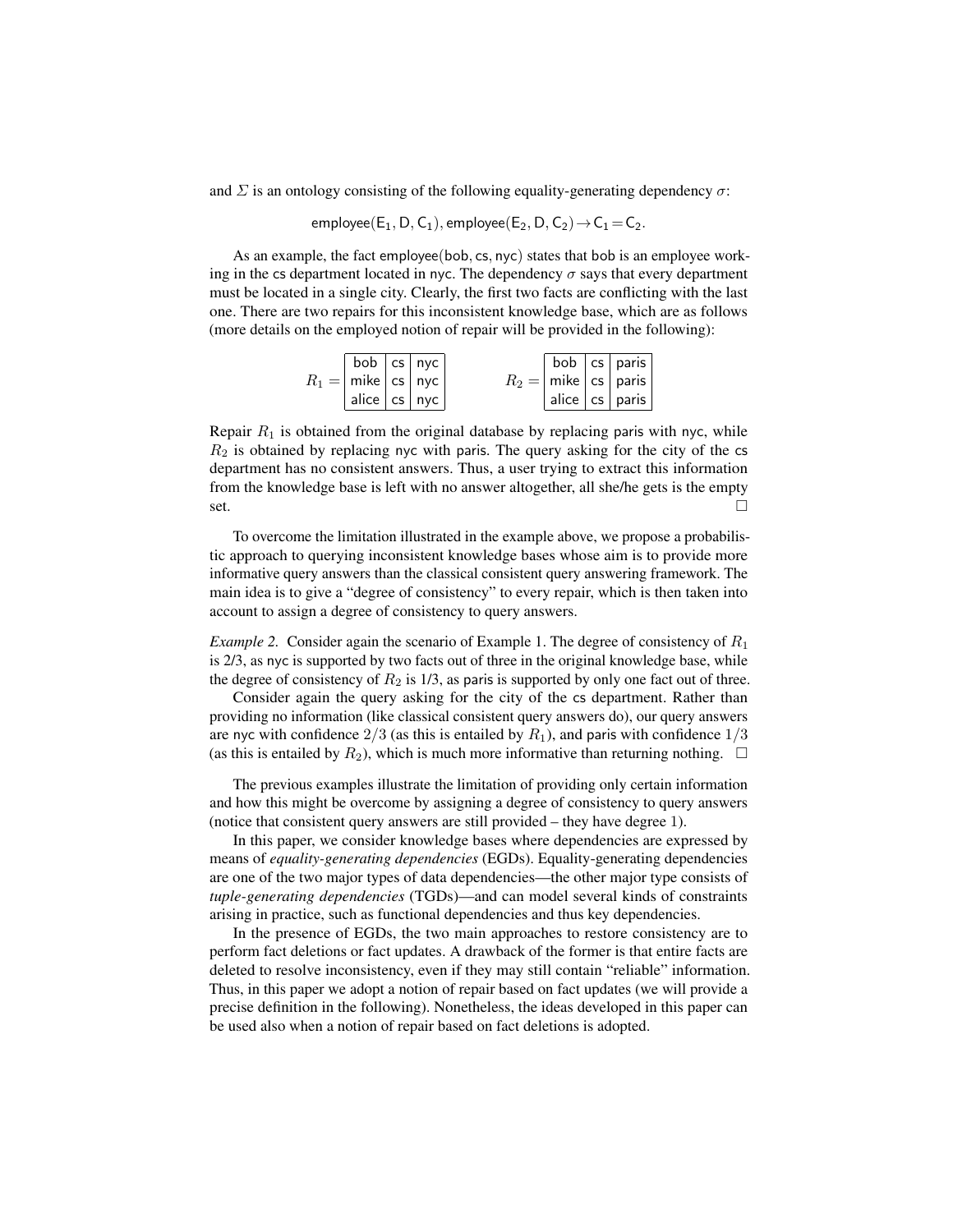As we show, providing more informative query answers comes at a price: it is #Phard. In light of this result, we discuss further developments providing polynomial time algorithms to compute approximate query answers.

*Related work.* Most inconsistency-tolerant approaches in the literature adopt the classical notion of repair (via fact deletions/insertions) and consistent query answer [16,19,6,18,17], while in this paper we propose a probabilistic generalization where repairs use fact updates, akin to [7,21,11,15], and query answers are probabilistic. Some works on probabilistic query answering on inconsistent knowledge bases exist [1,13,10], but [1] and [13] only consider restricted classes of dependencies, while [10] deals with the classical notion of repair.

# 2 Preliminaries

Basics. We assume the existence of the following pairwise disjoint (countably infinite) sets: a set Const of *constants*, a set Var of *variables*, and a set Null of *labeled nulls*. Nulls are denoted by the symbol ⊥ subscripted with natural numbers. A *term* is a constant, variable, or null. We also assume a set of *predicates*, disjoint from the aforementioned sets, with each predicate being associated with an *arity*, which is a non-negative integer.

An *atom* is of the form  $p(t_1, \ldots, t_n)$ , where p is an *n*-ary predicate and the  $t_i$ 's are terms. We write an atom also as  $p(t)$ , where t is a sequence of terms. An atom without variables is also called a *fact*. An *instance* is a finite multiset of facts. A *database* is a finite set of facts containing constants only. An instance containing only constants is said to be *complete*. Notice that, as opposed to databases, instances can contain duplicates as shown in the following, instances are used in intermediate steps during repairs' computation and it is needed to keep duplicates to count the number of modifications being made. We assume the existence of a function db converting a complete instance to a database by eliminating duplicates.

A *homomorphism* is a mapping h : Const∪Var∪Null → Const∪Var∪Null that is the identity on Const. Homomorphisms are also applied to atoms and (multi) sets of atoms in the natural fashion, that is,  $h(p(t_1, \ldots, t_n)) = p(h(t_1), \ldots, h(t_n))$ , and  $h(S) =$  ${h(A) | A \in S}$  for every (multi) set S of atoms. A *valuation* is a homomorphism  $\nu$ whose image is Const, that is,  $\nu(t) \in$  Const for every  $t \in$  Const  $\cup$  Var  $\cup$  Null.

An *equality generating dependency* (EGD)  $\sigma$  is a first-order formula of the form  $\forall$ **x**  $\varphi$ (**x**)  $\rightarrow$   $x_i = x_j$ , where  $\varphi$ (**x**) is a conjunction of atoms (without labeled nulls) whose variables are exactly x, and  $x_i$  and  $x_j$  are variables from x. We call  $\varphi(\mathbf{x})$  the *body* of  $\sigma$ , and call  $x_i = x_j$  the *head* of  $\sigma$ . We will omit the universal quantification in front of dependencies and assume that all variables are universally quantified.

With a slight abuse of notation, we sometimes treat a conjunction of atoms as the *set* of its atoms. An instance J *satisfies*  $\sigma$ , denoted  $J \models \sigma$ , if whenever there exists a homomorphism h s.t.  $h(\varphi(\mathbf{x})) \subseteq J$ , then  $h(x_i) = h(x_j)$ . An instance J *satisfies* a set  $\Sigma$ of EGDs, denoted  $J \models \Sigma$ , if  $I \models \sigma$  for every  $\sigma \in \Sigma$ . A *knowledge base* (KB) is a pair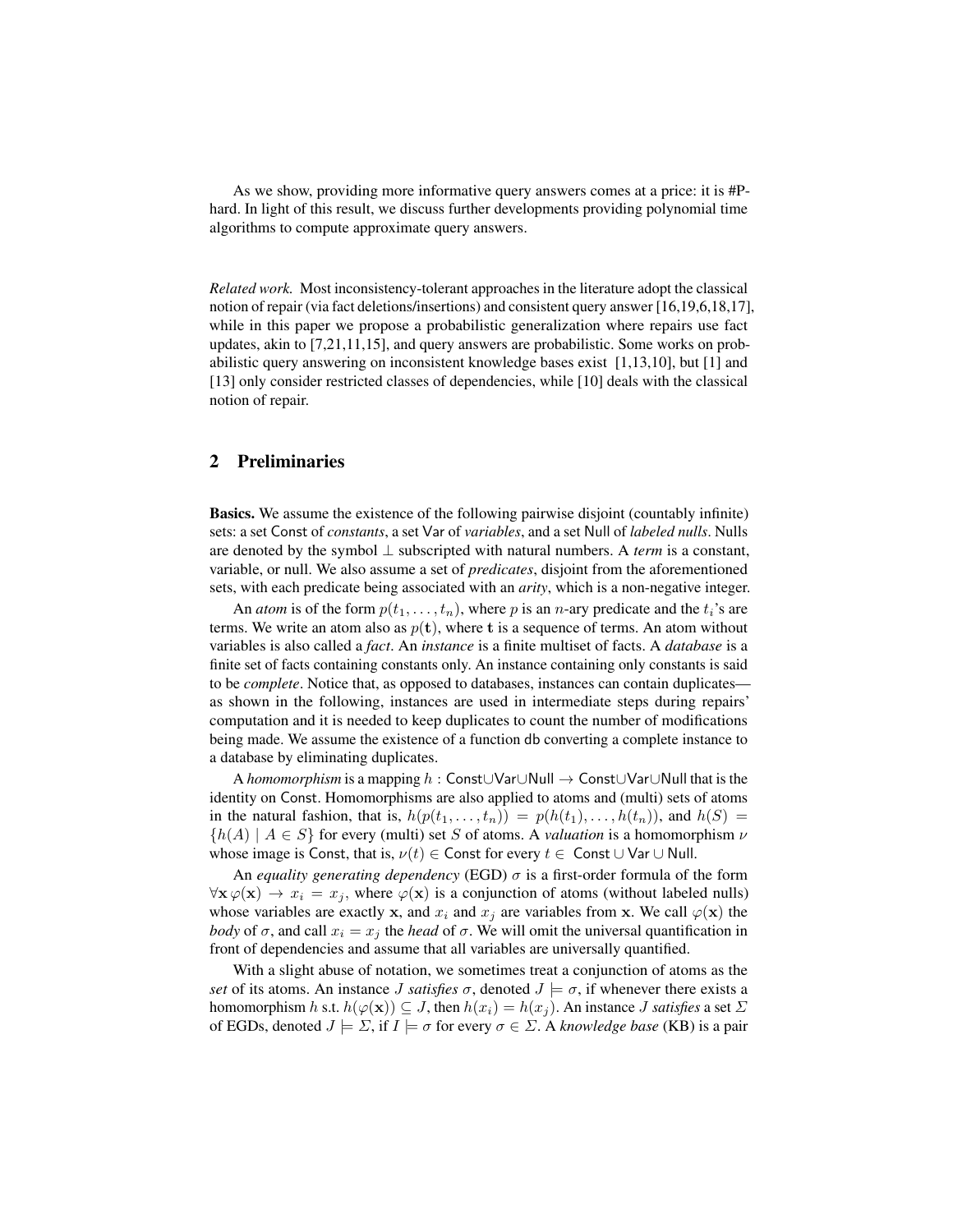$(D, \Sigma)$ , where D is a database and  $\Sigma$  is a finite set of EGDs. We say that the knowledge base is *consistent* if  $D \models \Sigma$ , otherwise it is *inconsistent*.

**Acyclic EGDs.** An *argument* of a set of EGDs  $\Sigma$  is an expression of the form  $p[i]$ , where p is an n-ary predicate appearing in  $\Sigma$  and  $1 \le i \le n$ . The *argument graph* of  $\Sigma$  is a directed graph  $G_{\Sigma} = (V, E)$ , where V is the set of all arguments of  $\Sigma$ , and E contains a directed edge from  $p[i]$  to  $q[j]$  labeled  $\sigma$  iff there is an EGD  $\sigma \in \Sigma$  such that:

- the body of  $\sigma$  contains an atom  $p(t_1, \ldots, t_n)$  such that either  $t_i$  is a constant or  $t_i$  is a variable occurring more than once in the body of  $\sigma$ , and
- the body of  $\sigma$  contains an atom  $q(u_1, \ldots, u_m)$  such that  $u_j$  is a variable also appearing in the head of  $\sigma$ .

The *dependency graph* of  $\Sigma$  is a directed graph  $\Gamma_{\Sigma} = (\Sigma, \Omega)$ , where  $\Omega$  is the set  $\{(\sigma_1,\sigma_2) \mid G_\Sigma = (V,E) \wedge (p([i], q[j], \sigma_1), (q[j], r[k], \sigma_2) \in E\}.$  We say that  $\Sigma$  is *acyclic* if its dependency graph is acyclic.

In the rest of the paper we consider acyclic sets of EGDs only. Thus, from now on,  $\Sigma$ is understood to be acyclic for every knowledge base  $(D, \Sigma)$ . For acyclic sets of EGDs we can define a partial order  $(\Sigma, <)$  where EGDs in  $\Sigma$  are ordered by reachability in  $\Gamma_{\Sigma}$ . The result of evaluating a query Q over a database D is denoted  $Q(D)$ .

Repairs. The notion of repair used in this paper is based on updating facts and assumes that conflicting facts denote an *attribute-level uncertainty* in the data [12,7,21,4,11,15]. Alternative approaches based on fact deletions assume that conflicting facts denote a *tuple-level uncertainty* [2,20,10]. The computation of repairs consists of a chase-like procedure that acts as follows: whenever an EGD  $\varphi(\mathbf{x}) \to x_i = x_j$  is not satisfied by a database D, i.e. there exists an homomorphism h such that  $D \models h(\varphi(\mathbf{x}))$  and  $h(x_i) \neq h(x_j)$ , we have to enforce it by making the two values equal, that is either  $h(x_i)$ replaces  $h(x_i)$  or vice versa. A repair is obtained through an exhaustive application of this repair step. Note that, although we follow the partial order  $(\Sigma, <)$  to choose the EGD to enforce, there is a non-deterministic choice to be made when selecting an EGD and when updating values; this may lead to multiple repairs.

*Example 3.* Consider the set of EGDs

 $\Sigma = {\sigma_1 : \text{ employee}(X, Y_1, Z_1) \land \text{employee}(X, Y_2, Z_2) \rightarrow Y_1 = Y_2,$  $\sigma_2$ : employee(X<sub>1</sub>, Y, Z<sub>1</sub>) ∧ employee(X<sub>2</sub>, Y, Z<sub>2</sub>)  $\rightarrow$  Z<sub>1</sub> = Z<sub>2</sub>}

and the database D:

| bob   | CS   | rome |
|-------|------|------|
| bob   | math | rome |
| alice | math | nyc  |

By enforcing  $\sigma_1$  into the first two facts, either cs or math can be chosen as bob's department. If the latter is chosen, then the instance  $D'$  below is obtained.

Suppose now that  $\sigma_2$  is enforced into the last two facts of  $D'$ . Then, either rome or nyc can be chosen as math's city. If the former is chosen, we obtain the instance  $D''$ :

|  | $\sqrt{$ bob $\sqrt{ }$ math $\sqrt{ }$ rome |  |  | bob   math   rome               |
|--|----------------------------------------------|--|--|---------------------------------|
|  | $D' =  $ bob $ $ math rome $ $               |  |  | $D'' =  $ bob   math   rome     |
|  | $ $ alice $ $ math $ $ nyc                   |  |  | $ $ alice $ $ math $ $ rome $ $ |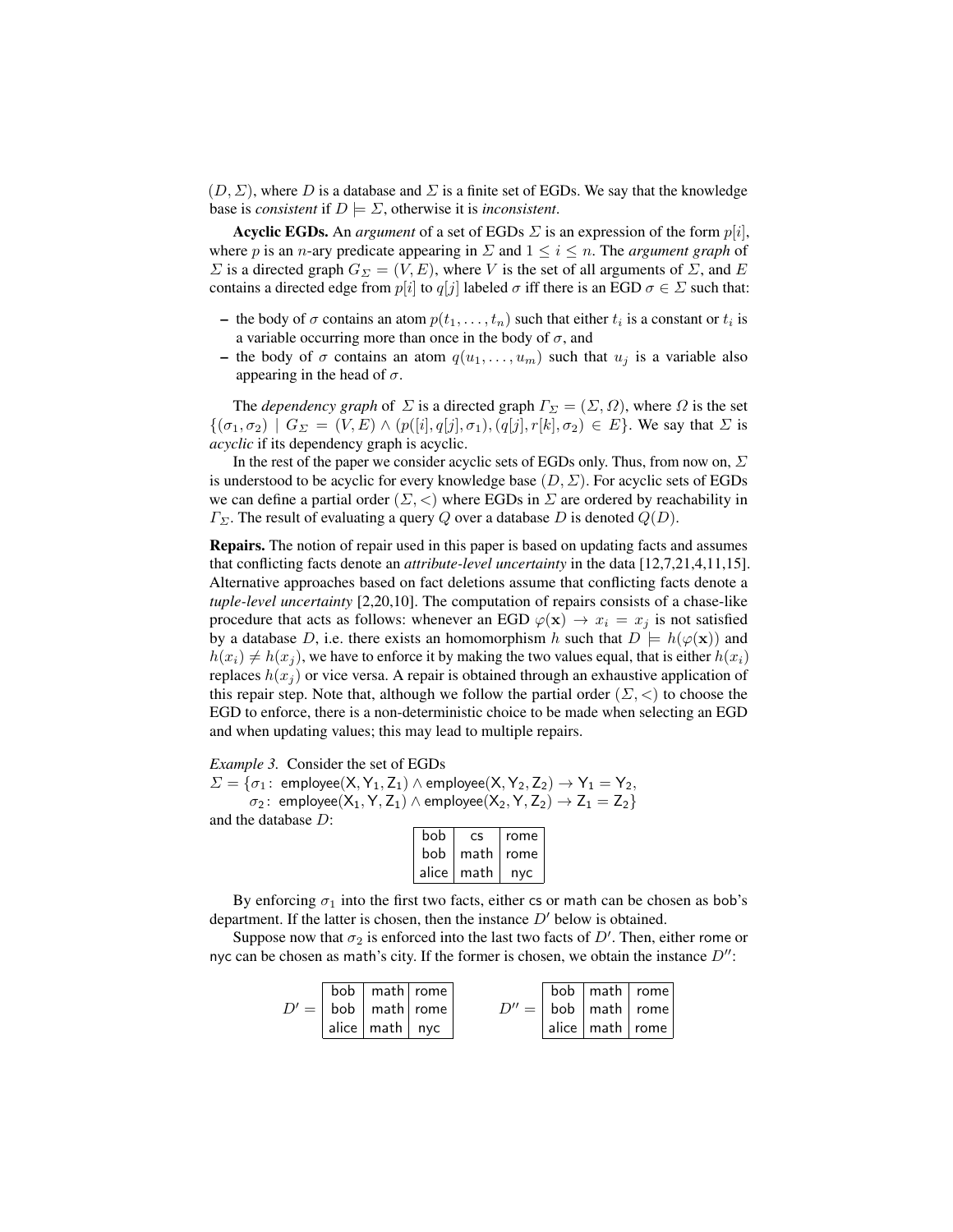No further dependency enforcement is applicable at this point and thus the database derived from  $D''$  by eliminating duplicates is a repair.

The previous example informally illustrated the basic idea of the repair strategy we adopt. In the next section, we formally define it and show how to associate probabilities to repairs on the basis of the modifications that yielded them.

Notice that it might be possible to restore consistency in other different ways. For instance, in the first step of the example above, one may modify the employee names. However, we do not consider this option because it is unclear which (different) values should be assigned (any constant in Const is a candidate value). For instance, bob in the first fact might be replaced with rome, but this is somewhat arbitrary and indeed does not make much sense. In contrast, our repair strategy chooses candidate values that are somehow "justified" by the content of the database (e.g., in the example above, bob works for either the cs or the math department). Moreover, when EGDs are key dependencies, the aforementioned way of restoring consistency may lead to the introduction of entities that are not meaningful. Indeed, our choice has been made by different approaches relying on value updates—e.g., [7]. For special classes of EGDs, the repair strategy based on updating values coincides with the repair strategy based on fact deletions.

### 3 Probabilistic Repairs and Query Answers

One problem of the classical notion of consistent query answer is that query answers can provide little information in the presence of conflicting information. The alternative approach proposed in this paper is to compute probabilistic answers by taking into account in to what extent information is updated to restore consistency.

In this section, we define probabilistic repairs and probabilistic query answers. In the next section, we show how to compute a compact representation of all probabilistic repairs. In both cases, we will use *probabilistic instances*, which are used to represent a single probabilistic repair in this section and are used to compactly represent all probabilistic repairs in the next section. Probabilistic instances are instances augmented with a set of "probability assignments"—intuitively, expressions stating conditions on nulls and probabilities on the values they can take.

More formally, let C be the set of all expressions, called *conditions*, that can be built using the standard logical connectives  $\wedge$ ,  $\vee$ ,  $\neg$ , and expressions of the form  $t_i = t_j$ , true, and false, where  $t_i, t_j \in \mathsf{Const} \cup \mathsf{Null}.$  We will also use  $t_i \neq t_j$  as a shorthand for  $\neg(t_i = t_j)$ . A homomorphism h *satisfies* a condition  $\varphi$ , denoted  $h \models \varphi$ , if  $h(\varphi)$  is true.

A *probability assignment* is an expression of the form  $P(\varphi_1 | \varphi_2) = p$ , where  $\varphi_1$ ,  $\varphi_2$  are conditions and  $p \in [0, 1]$ .

A homomorphism h *satisfies* a probability assignment  $P(\varphi_1 | \varphi_2) = p$  if the following holds true: if  $h \models \varphi_2$  then  $h \models \varphi_1$ . Also, h *satisfies* a set  $\Phi$  of probability assignments, denoted  $h \models \Phi$ , if h satisfies every probability assignment in  $\Phi$ . For ease of presentation, a probability assignment of the form  $P(\varphi_1 | true) = p$  will be simply written as  $P(\varphi_1) = p$ .

A *probabilistic instance* (PI) is a pair  $K = (J, \phi)$ , where J is an instance and  $\phi$  is a finite set of probability assignments. For any valuation  $\nu$ , we define

$$
Pr(\nu, K) = \Pi \{ p \mid P(\varphi_1 \mid \varphi_2) = p \in \Phi \text{ and } \nu \models \varphi_2 \}.
$$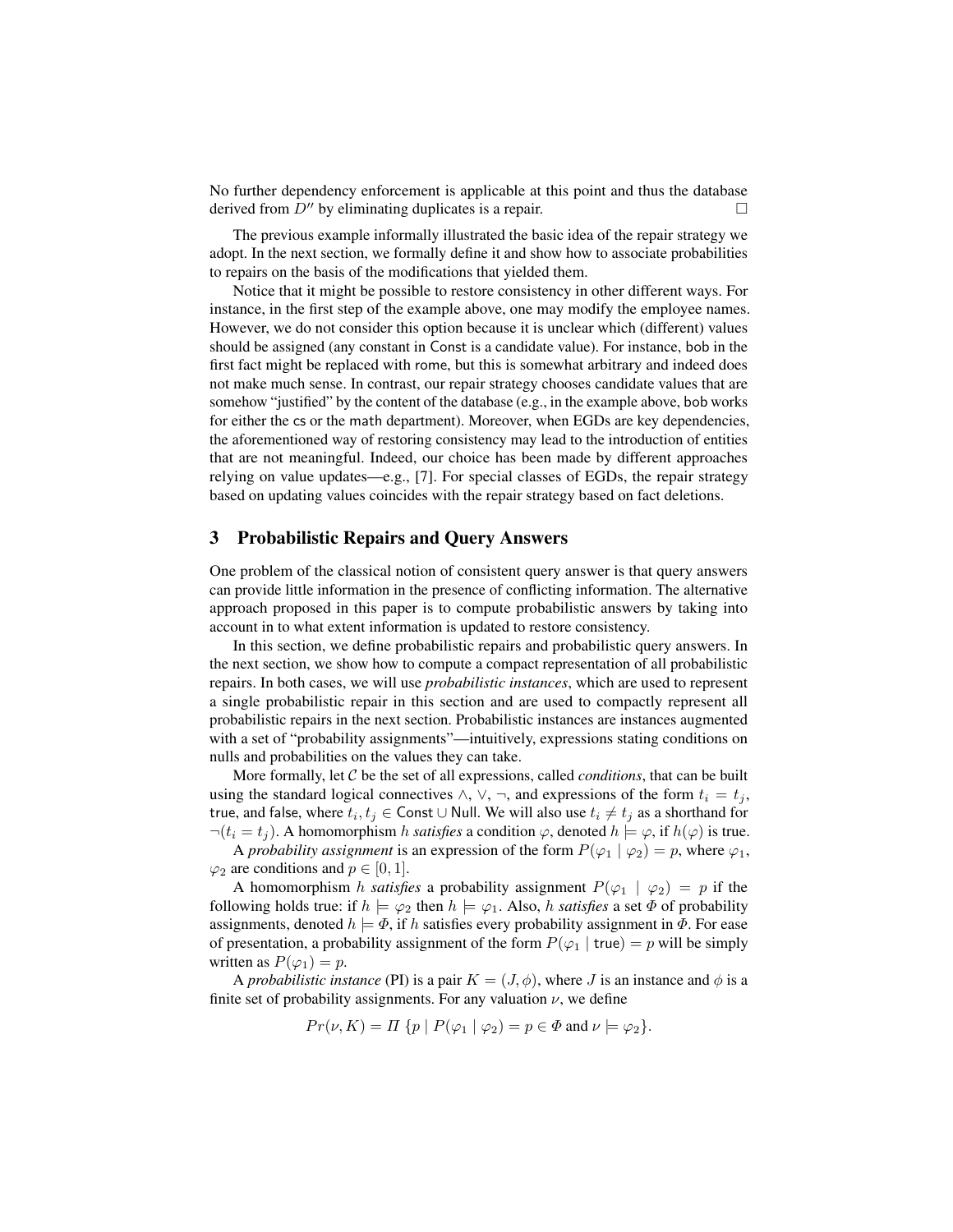The semantics of K is given by the set of its *probabilistic worlds*, that is, the set of pairs (instance, probability) defined as follows:

$$
pw(K) = \{ (\nu(J), Pr(\nu, K)) \mid \text{ is a valuation s.t. } \nu \models \Phi \land Pr(\nu, K) > 0 \}.
$$

The probabilistic repairs of an inconsistent knowledge base  $(D, \Sigma)$  are computed starting from the probabilistic instance  $(D, \emptyset)$  and iteratively enforcing EGDs (following a topological sorting of  $\Gamma_{\Sigma}$ ). During the repair process we keep track of which values have been updated and how many modifications have been applied using labeled nulls and probability assignments. The enforcement of an EGD, which we call probabilistic repair step, is informally shown in the next example.

*Example 4.* Consider the knowledge base  $(D, \Sigma)$ , where D and  $\Sigma$  are from Example 3. Starting from the probabilistic instance  $(D, \emptyset)$ , by enforcing  $\sigma_1$  into the first two facts, either cs or math can be chosen as bob's department. Therefore we obtain the following two (alternative) probabilistic instances  $K_1$  (left) and  $K_2$  (right):

|  | $P(\perp_1 = \text{cs}) = 1/2$         |  | $P(\perp_1 = \text{math}) = 1/2$ |  |
|--|----------------------------------------|--|----------------------------------|--|
|  | alice $\vert$ math $\vert$ nyc         |  | $ $ alice $ $ math $ $ nyc       |  |
|  | bob $\vert \perp_1 \vert$ rome         |  | bob $\perp_1$ rome               |  |
|  | bob $\vert \perp_1 \vert$ rome $\vert$ |  | bob $\perp_1$   rome             |  |

The only probabilistic world of  $K_1$  is  $(D_1, 1/2)$ , while the only probabilistic world of  $K_2$  is  $(D_2, 1/2)$ , where  $D_1$  and  $D_2$  are as follows (and are obtained by replacing  $\perp_1$ with cs and math, respectively):

|  | $ $ bob $ $ cs $ $ rome       |  | bob   math   rome               |  |
|--|-------------------------------|--|---------------------------------|--|
|  | $D_1 =  $ bob $ $ cs $ $ rome |  | $D_2 =  $ bob $ $ math $ $ rome |  |
|  | $ $ alice $ $ math $ $ nyc    |  | $ $ alice $ $ math $ $ nyc      |  |

As  $D_1 \models \Sigma$ ,  $(\text{db}(D_1), 1/2)$  is a probabilistic repair. On the other hand,  $D_2 \not\models \Sigma$ , and thus we need to keep applying pr-steps over  $K_2$ . By enforcing  $\sigma_2$  over the first and third facts of  $K_2$  we can get the following two (alternative) probabilistic instances  $K_3$ (left) and  $K_4$  (right):

| bob | . La                              | $\perp$ | $bob \mid$ |                                          | $\perp_1$ $\perp_2$              |
|-----|-----------------------------------|---------|------------|------------------------------------------|----------------------------------|
|     | bob $\perp_1$ rome                |         | bob        |                                          | $\perp_1$   rome                 |
|     | alice   math $\perp$ <sub>2</sub> |         |            | alice $\vert$ math $\vert \perp_2 \vert$ |                                  |
|     | $P(\perp_1 = \text{math}) = 1/2$  |         |            |                                          | $P(\perp_1 = \text{math}) = 1/2$ |
|     | $P(\perp_2 = \text{rome}) = 1/2$  |         |            | $P(\perp_2 = \text{nyc}) = 1/2$          |                                  |

The only probabilistic world of  $K_3$  is  $(D_3, 1/4)$ , while the only probabilistic world of  $K_4$  is  $(D_4, 1/4)$ , where  $D_3$  and  $D_4$  are as follows:

|                                     | bob   math   rome     |                                 | $\vert$ bob $\vert$ math $\vert$ nyc |  |
|-------------------------------------|-----------------------|---------------------------------|--------------------------------------|--|
| $D_3 =  $ bob $ $ math $ $ rome $ $ |                       | $D_4 =  $ bob $ $ math $ $ rome |                                      |  |
|                                     | alice   math   rome ' |                                 | $ $ alice $ $ math $ $ nyc           |  |

In the rest of the paper, for every probabilistic instances  $(J, \phi)$ , we report the probability assignments in  $\phi$  under J.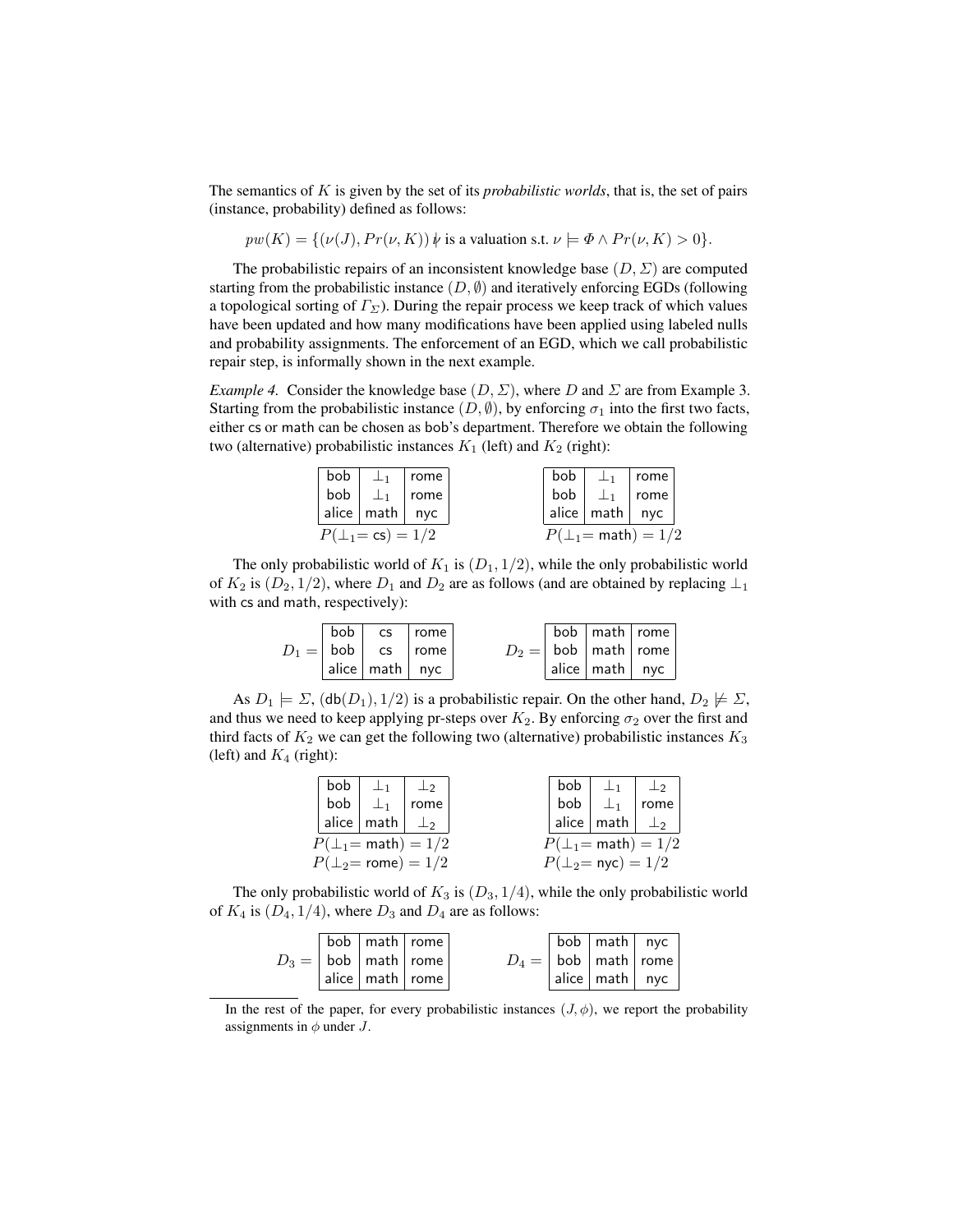Since  $D_3 \models \Sigma$ ,  $(\text{db}(D_3), 1/4)$  is a probabilistic repair. On the other hand,  $D_4 \not\models \Sigma$ , and thus further pr-steps need to applied to  $K_4$ . By enforcing  $\sigma_2$  over the first two facts of  $K_4$  we can get the following two (alternative) probabilistic instances  $K_5$  (left) and  $K_6$  (right):

|     | bob $\perp$ <sub>1</sub>           | $+23$     |  |  |     | bob $ \perp_1$                   | $\perp$ 3   |  |
|-----|------------------------------------|-----------|--|--|-----|----------------------------------|-------------|--|
| bob | $\perp$ <sub>1</sub>               | $\perp$ 3 |  |  | bob | $\perp_1$                        | . $\perp_3$ |  |
|     | alice   math $\vert \perp_3 \vert$ |           |  |  |     | $ $ alice $ $ math $  \perp_3  $ |             |  |
|     | $P(\perp_1 = \text{math}) = 1/2$   |           |  |  |     | $P(\perp_1 = \text{math}) = 1/2$ |             |  |
|     | $P(\perp_2 = \text{nyc}) = 1/2$    |           |  |  |     | $P(\perp_2 = \text{nyc}) = 1/2$  |             |  |
|     | $P(\perp_3 = \text{rome}) = 1/3$   |           |  |  |     | $P(\perp_3 = \perp_2) = 2/3$     |             |  |

The only probabilistic world of  $K_5$  is  $(D_5, 1/12)$ , while the only probabilistic world of  $K_6$  is  $(D_6, 1/6)$ , where  $D_5$  and  $D_6$  are as follows:

|  | bob   math   rome               |  | $\sqrt{2}$ bob $\sqrt{2}$ math $\sqrt{2}$ |  |
|--|---------------------------------|--|-------------------------------------------|--|
|  | $D_5 =  $ bob   math   rome     |  | $D_6 =  $ bob   math   nyc                |  |
|  | $ $ alice $ $ math $ $ rome $ $ |  | $ $ alice $ $ math $ $ nyc $ $            |  |

Since  $D_5 \models \Sigma$  and  $D_6 \models \Sigma$ , both  $(\text{db}(D_5), 1/12)$  and  $(\text{db}(D_6), 1/6)$  are probabilistic repairs, and no further pr-step need to be applied.

Thus, the probabilistic repairs are  $(db(D_1), 1/2)$ ,  $(db(D_3), 1/4)$ ,  $(db(D_5), 1/12)$ , and  $(db(D_6), 1/6)$ . Notice that the sum of the probabilities of the probabilistic repairs is 1. Also, notice that  $D_3$  and  $D_5$  coincide. They might be replaced by a single probabilistic repair  $(D', 1/4 + 1/12)$ , where  $D' = D_3 = D_5$ . However, this does not affect query answering, that is, the probabilistic query answers are the same in both cases.  $\Box$ 

## 4 Further developments

In light of previous result, in the full version of this paper we develop a polynomial time algorithm to compute approximate query answers where point probability are approximated by probability intervals. Thus, rather than providing query answers of the form  $(t, p)$ , where t is a tuple and p is its probability, our approximation algorithm gives query answers of the form  $(t, [\ell, u])$  guaranteeing that  $p \in [\ell, u]$ .

In order to do that, we define *probabilistic universal repairs*, i.e., compact representations of all repairs along with their degrees of consistency. This is one of the main tools used by our approximation algorithm, which works as follows: *(i)* it computes a universal probabilistic repair, *(ii)* it evaluates the given query over the universal probabilistic repair so as to produce a set of tuples associated with conditions (which keep track of how each tuple is derived), and *(iii)* it combines tuples' conditions with probability assignments of the universal probabilistic repair to derive the approximate intervals. Further developments should consider more general frameworks with TGDs [10] and logic rules [14,8,9].

#### References

1. Periklis Andritsos, Ariel Fuxman, and Renée J. Miller. Clean answers over dirty databases: A probabilistic approach. In *ICDE*, page 30, 2006.